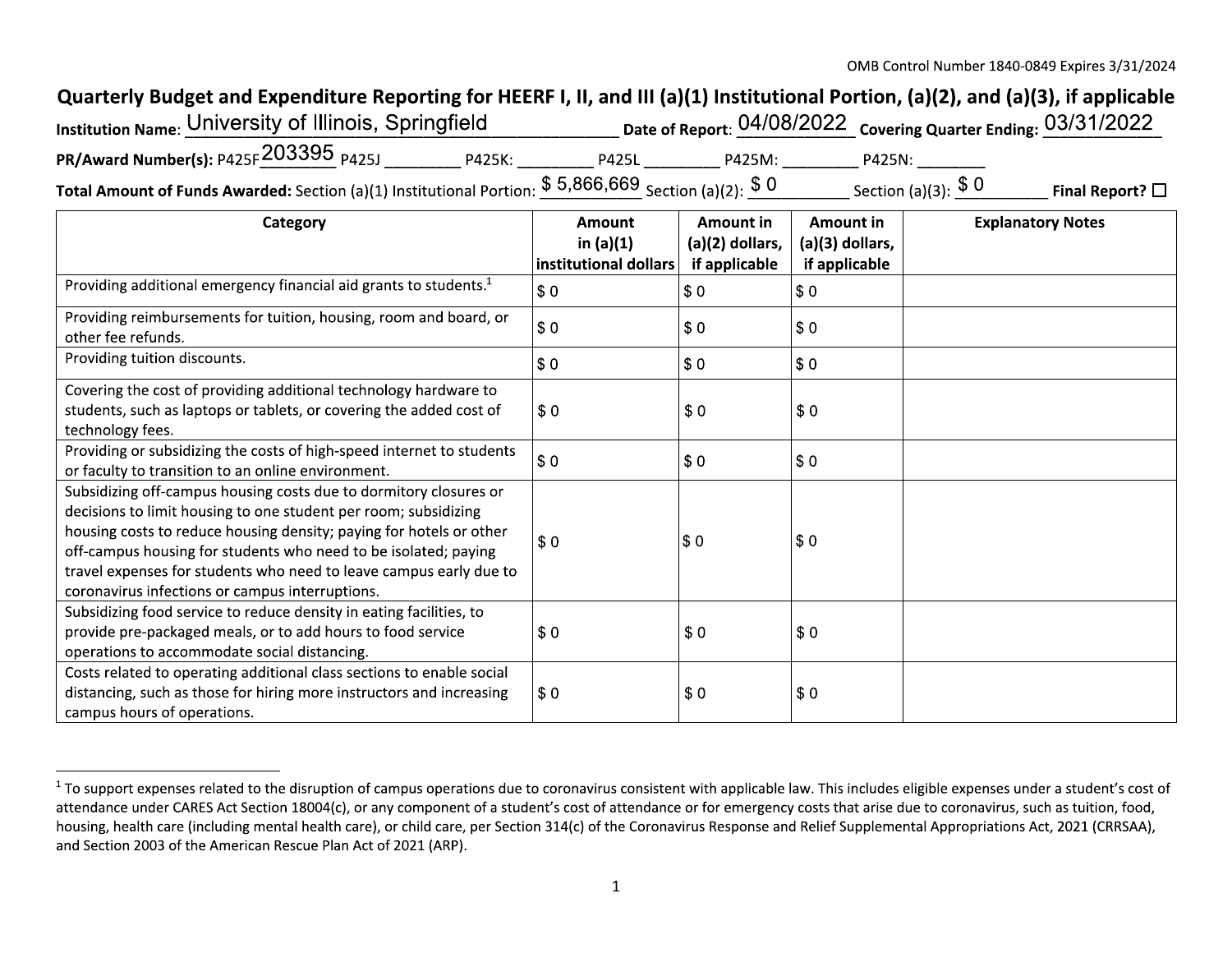OMB Control Number 1840-0849 Expires 3/31/2024

| Category                                                                                                                                                                                                                                                                     | Amount<br>in (a)(1)<br>institutional dollars | <b>Amount in</b><br>(a)(2) dollars,<br>if applicable | Amount in<br>(a)(3) dollars,<br>if applicable | <b>Explanatory Notes</b> |
|------------------------------------------------------------------------------------------------------------------------------------------------------------------------------------------------------------------------------------------------------------------------------|----------------------------------------------|------------------------------------------------------|-----------------------------------------------|--------------------------|
| Campus safety and operations. <sup>2</sup>                                                                                                                                                                                                                                   | \$0                                          | \$0                                                  | <b>SO</b>                                     |                          |
| Purchasing, leasing, or renting additional instructional equipment<br>and supplies (such as laboratory equipment or computers) to reduce<br>the number of students sharing equipment or supplies during a class<br>period and to provide time for disinfection between uses. | \$0                                          | \$0                                                  | \$0                                           |                          |
| Replacing lost revenue from academic sources. <sup>3</sup>                                                                                                                                                                                                                   | \$0                                          | \$0                                                  | \$0                                           |                          |
| Replacing lost revenue from auxiliary services sources (i.e., cancelled<br>ancillary events; disruption of food service, dorms, childcare, or<br>other facilities; cancellation of use of campus venues by other<br>organizations, lost parking revenue, etc.). <sup>3</sup> | \$0                                          | \$0                                                  | \$0                                           |                          |
| Purchasing faculty and staff training in online instruction; or paying<br>additional funds to staff who are providing training in addition to<br>their regular job responsibilities.                                                                                         | \$0                                          | \$0                                                  | \$0                                           |                          |
| Purchasing, leasing, or renting additional equipment or software to<br>enable distance learning, or upgrading campus wi-fi access or<br>extending open networks to parking lots or public spaces, etc.                                                                       | \$0                                          | \$0                                                  | \$0                                           |                          |
| Other Uses of (a)(1) Institutional Portion funds. <sup>4</sup>                                                                                                                                                                                                               | \$0                                          |                                                      |                                               |                          |
| Other Uses of (a)(2) or (a)(3) funds, if applicable. <sup>5</sup>                                                                                                                                                                                                            |                                              | \$0                                                  | \$0                                           |                          |
| <b>Quarterly Expenditures for Each Program</b>                                                                                                                                                                                                                               | \$0                                          | \$0                                                  | \$0                                           |                          |
| <b>Total of Quarterly Expenditures</b>                                                                                                                                                                                                                                       | \$0                                          |                                                      |                                               |                          |

<sup>&</sup>lt;sup>2</sup> Including costs or expenses related to the disinfecting and cleaning of dorms and other campus facilities, purchases of personal protective equipment (PPE), purchases of cleaning supplies, adding personnel to increase the frequency of cleaning, the reconfiguration of facilities to promote social distancing, etc.

<sup>&</sup>lt;sup>3</sup> Please see the Department's HEERF Lost Revenue FAQs (March 19, 2021) for more information regarding what may be appropriately included in an estimate of lost revenue.

 $4$  Please post additional documentation as appropriate and briefly explain in the "Explanatory Notes" section. Please note that funds for (a)(1) Institutional Portion may be used to defray expenses associated with coronavirus (including lost revenue, reimbursement for expenses already incurred, technology costs associated with a transition to distance education, faculty and staff trainings, and payroll).

<sup>&</sup>lt;sup>5</sup> Please post additional documentation as appropriate and briefly explain in the "Explanatory Notes" section. Please note that funds for (a)(2) and (a)(3) may be used to defray expenses associated with coronavirus (including lost revenue, reimbursement for expenses already incurred, technology costs associated with a transition to distance education, faculty and staff trainings, and payroll).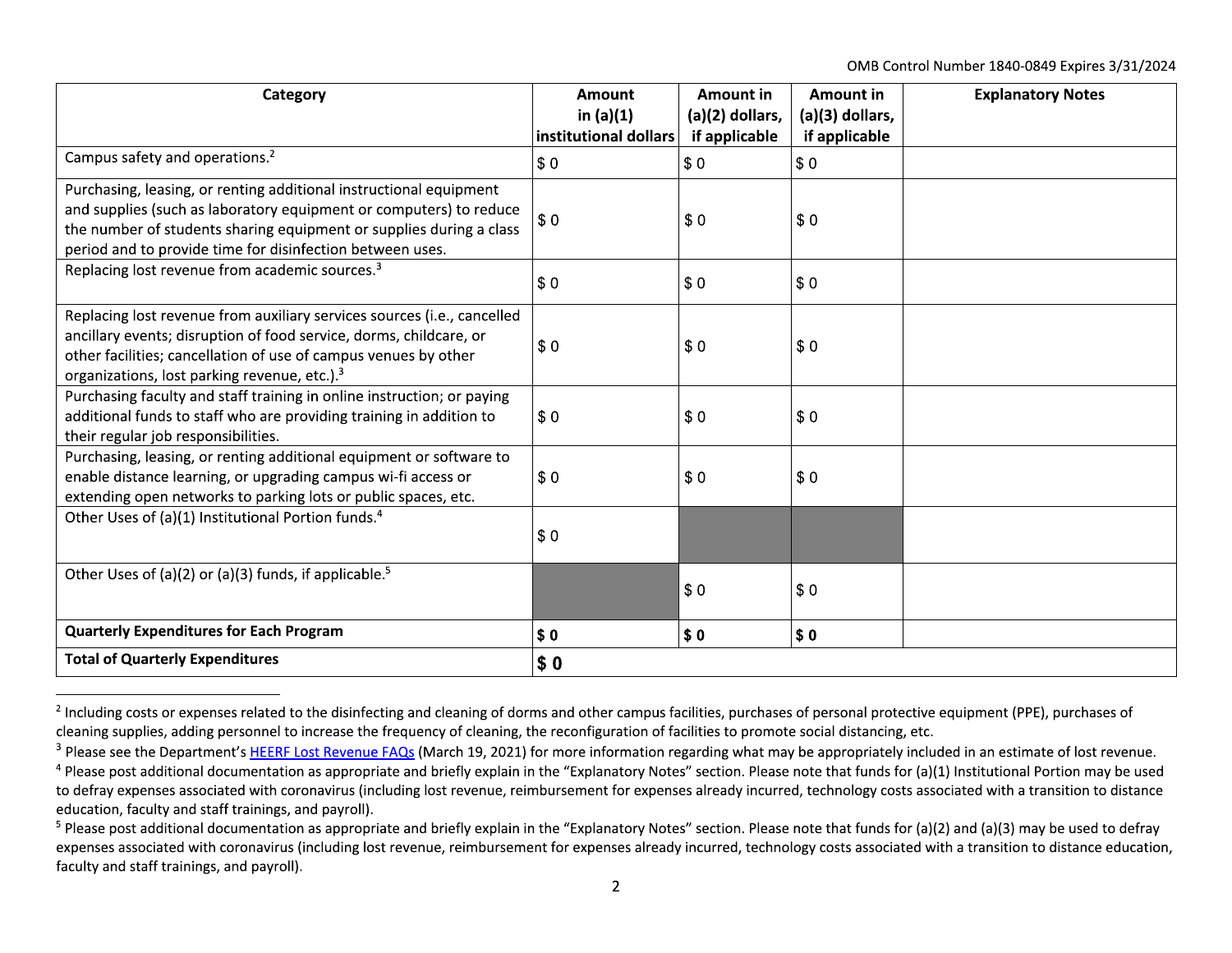## **Form Instructions**

Completing the Form: On each form, fill out the institution of higher education (IHE or institution) name, the date of the report, the appropriate quarter the report covers (September 30, December 31, March 31, June 30), the 11-digit PR/Award Number (number is found in Box 2 of your Grant Award Notification (GAN)) for each HEERF grant funding stream as applicable, the total amount of funds awarded by the Department (including reserve funds if awarded), and check the box if the report is a "final report." Institutions that expended HEERF grant funds during the calendar quarter from January 1 – March 30, 2021 are required to post the guarterly report that involved the expenditure of HEERF II CRRSAA and HEERF I CARES Act funds. The Department did not previously affirmatively indicate this reporting requirement was in place for HEERF II CRRSAA funds. As such, institutions may have until the end of the second calendar quarter, June 30, 2021, to post these retroactive reports if they have not already done so. For the July 10, 2021 quarterly reporting deadline, institutions are encouraged, but not required to, submit the quarterly reports (this institutional reporting form and the student quarterly report) to the Department by emailing those reports as PDF attachments to HEERFreporting@ed.gov.

In the chart, an institution must specify the amount of expended HEERF I, II, and IIII funds for each funding category:  $(a)(1)$  Institutional Portion;  $(a)(2)$ , and  $(a)(3)$ , if applicable. (a)(2) funds include Assistance Listing Numbers (ALNs) 84.425J (Historically Black Colleges and Universities (HBCUs)), 84.425K (Tribally Controlled Colleges and Universities (TCCUs)), 84.425L (Minority Serving Institutions (MSIs)), 84.425M (Strengthening Institutions Program (SIP)); (a)(3) funds are for ALN 84.425N (Fund for the Improvement of Postsecondary Education (FIPSE) Formula Grant) and 84.425S (SAIHE). Each category is deliberately broad and may not capture specific grant program requirements. Explanatory footnotes help clarify certain reporting categories. While some items in the chart are blocked out, please note that the blocking of such items is consistent with Department guidance and FAQs and is not definitive. Provide brief explanatory notes for how funds were expended, including the title and brief description of each project or activity in which funds were expended. Do not include personally identifiable information (PII). Calculate the amount of the (a)(1) Institutional Portion, (a)(2) and (a)(3) funds in the "Quarterly Expenditures for each Program" row, and the grand total of all three in the "Total of Quarterly Expenditures" row. Round expenditures to the nearest dollar.

Posting the Form: This form must be conspicuously posted on the institution's primary website on the same page the reports of the IHE's activities as to the emergency financial aid grants to students made with funds from the IHE's allocation under (a)(1) of the CARES Act, CRRSAA, and ARP (Student Aid Portion) are posted. It may be posted in an HTML webpage format or as a link to a PDF. A new separate form must be posted covering each quarterly reporting period (September 30, December 31, March 31, June 30), concluding after either (1) posting the quarterly report ending September 30, 2023 or (2) when an institution has expended and liquidated all (a)(1) Institutional Portion, (a)(2), and (a)(3) funds and checks the "final report" box. IHEs must post this quarterly report form no later than 10 days after the end of each calendar quarter (October 10, January 10, April 10, July 10). Each quarterly report must be separately maintained on an IHE's website or in a PDF document linked directly from the IHE's HEERF reporting webpage. Reports must be maintained for at least three years after the submission of the final report per 2 CFR § 200.333. Any changes or updates after initial posting must be conspicuously noted after initial posting and the date of the change must be noted in the "Date of Report" line.

## **Paperwork Burden Statement**

According to the Paperwork Reduction Act of 1995 (PRA), no persons are required to respond to a collection of information unless such collection displays a valid OMB control number. The valid OMB control number for this information collection is 1840-0849. Public reporting burden for this collection of information is estimated to average 2 hours per response, including time for reviewing instructions, searching existing data sources, gathering, and maintaining the data